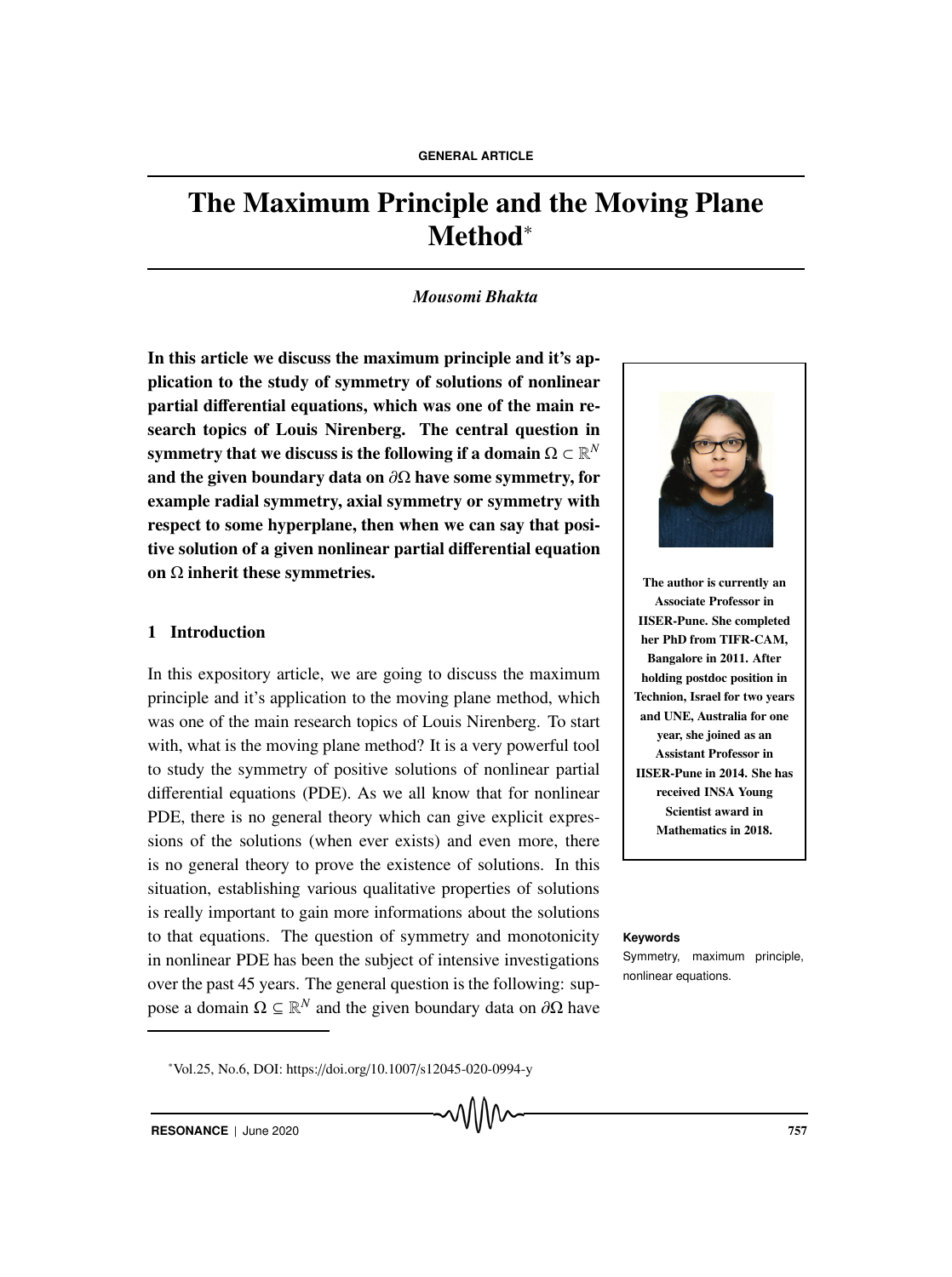### **GENERAL ARTICLE**

some symmetry, for example radial symmetry, axial symmetry or symmetry with respect to some hyperplane. Then when can we say that positive solution of a given nonlinear PDE on  $\Omega$  inherit these symmetries? Nirenberg and his collaborators made remarkable progress in this direction, using so called the moving plane method. For instance, they used this method to prove the monotonicity, say, in the  $x_1$  direction of scalar solutions of nonlinear second order elliptic equations in domains  $\Omega$  of  $\mathbb{R}^N$ . For this, they compared values of the solution of the equation at two different points, where one point is the reflection of the other point in the hyperplane  $x_1 = \lambda$  and then, the plane is moved up to a critical position. The most essential ingredient that they used in this method is the maximum principle which goes back to A. D. Alexandroff [1]. This type of moving plane argument had been initiated by J. Serrin [10] in 1972 in proving the radial symmetry of the domain for overdetermined problems.

To illustrate the maximum principle, let us consider the equations of the form

$$
\left(\mathcal{P}\right) \begin{cases}\n-\Delta u = f(x, u) \text{ in } \Omega, \\
u = g \text{ on } \partial \Omega,\n\end{cases}
$$
\n(1.1)

where  $\Omega$  is a bounded domain in  $\mathbb{R}^N$ . There are many appli-If  $f(x, u) = 0$  (there are cations where such problems appear. Here we mention just two applications–one is in the probability theory, where  $u(x)$  is an equilibrium particle density for some stochastic process, and the other is in classical physics. In context of physics, one may think of  $u(x)$  as the equilibrium temperature distribution inside the domain Ω. The term  $f(x, u)$  corresponds to the heat sources or sinks inside  $\Omega$ , while  $g(x)$  is the (prescribed) temperature on the boundary  $\partial \Omega$ . The maximum principle reflects a basic observations known to anybody, that is (i) if  $f(x, u) = 0$  (there are neither heat sources nor sinks) or if  $f(x, u) \le 0$  (there are no heat sources but there may be heat sinks), then the temperature inside  $\Omega$  may not exceed that on the boundary  $\partial \Omega$ , which is like if there is no heat source inside a room, one can not heat the interior of that room to a warmer temperature than its maximum on the boundary, and (ii) if one considers two prescribed boundary conditions

neither heat sources nor sinks) or if  $f(x, u) \leq 0$ (there are no heat sources but there may be heat sinks), then the temperature inside  $Ω$ may not exceed that on the boundary  $\partial \Omega$ , which is like if there is no heat source inside a room, one can not heat the interior of that room to a warmer temperature than its maximum on the boundary.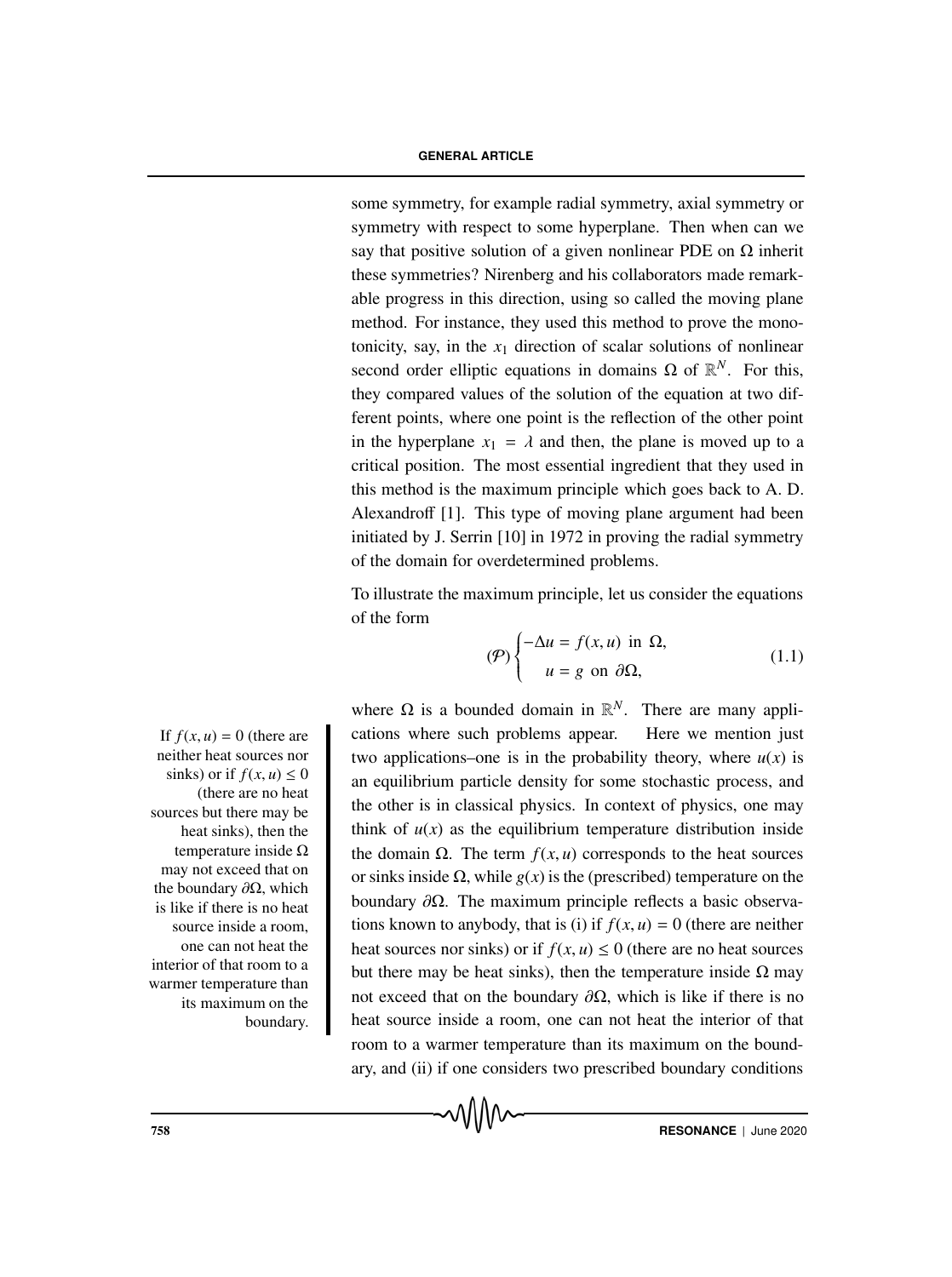and heat sources such that

 $g_1(x) \le g_2(x)$  and  $f_1(x, u) \le f_2(x, u)$ ,

then the corresponding solutions satisfies  $u_1(x) \le u_2(x)$  that is, stronger heating leads to warmer rooms. It is really nice to see how such simple considerations lead to rather beautiful mathematics.

# 2 Maximum Principle

Here we present the most standard and simple version of maximum principle.

**Theorem 2.1.** *(Strong maximum principle) Suppose*  $\Omega \subset \mathbb{R}^N$  *is* **i** If  $u \in C^2(\Omega) \cap C(\overline{\Omega})$  is a *a connected domain and*  $u \in C^2(\Omega) \cap C(\overline{\Omega})$  *is a subharmonic function. Then*

$$
\max_{\overline{\Omega}} u = \max_{\partial \Omega} u.
$$

*Further, if u attains maximum at an interior point of* Ω *then u is constant in* Ω*.*

*Similarly, if*  $u \in C^2(\Omega) \cap C(\overline{\Omega})$  *is a superharmonic function. Then* 

$$
\min_{\overline{\Omega}} u = \min_{\partial \Omega} u.
$$

*Further, if u attains minimum at an interior point of* Ω *then u is constant in* Ω*.*

*Proof.* Suppose *u* attains maximum at an interior point  $x_0$  in  $\Omega$ , i.e.,  $u(x_0) = \max_{\Omega} u = M$ . Then by mean value property of subharmonic function, for any  $r > 0$  small enough such that  $B(x_0, r) \subset \Omega$ , it holds

$$
M = u(x_0) \le \int_{B(x_0,r)} u(y) dy \le M.
$$

Therefore, the above inequality becomes equality, which in turn implies  $u \equiv M$  is  $B(x_0, r)$ . Consequently, the set  $\{x \in \Omega : u(x) =$ *M*} is both open and closed in  $\Omega$  and thus equal to  $\Omega$ , since  $\Omega$  is connected. This proves  $u(x) \equiv M$  for all  $x \in \Omega$ .

**RESONANCE** | June 2020 759

subharmonic function in a connected domain  $\Omega \subset \mathbb{R}^N$ , then  $max_{\overline{\Omega}} u = max_{\partial\Omega} u$ . Further, if *u* attains maximum at an interior point of  $Ω$  then *u* is constant in  $\Omega$ .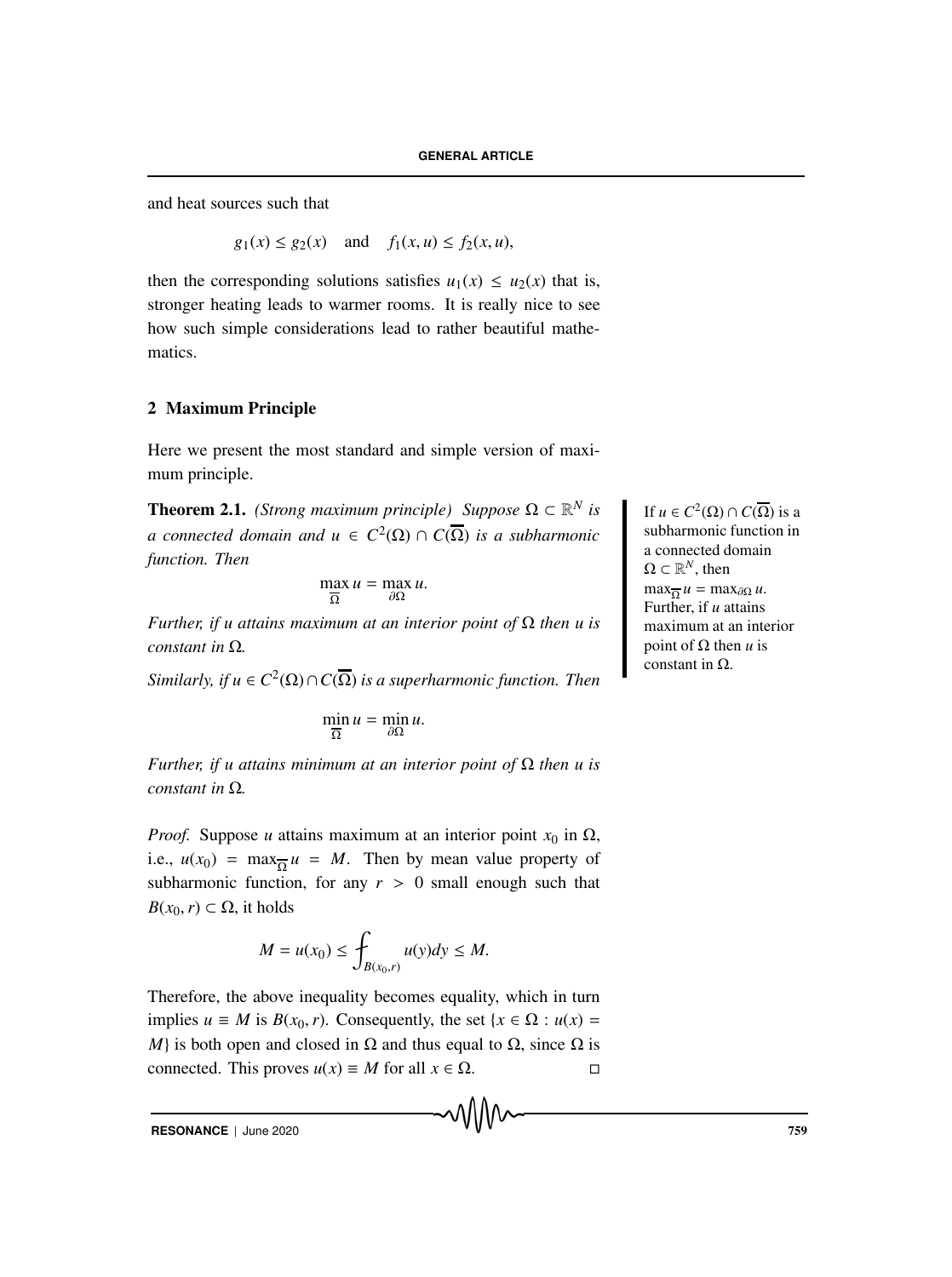Proof of Theorem 3.2 in next chapter uses Stampacchia's version of the maximum principle which we state below.

*Notation:* We denote  $f^+(x) := \max\{f(x), 0\}$  and  $f^-(x) = -\min\{0, f(x)\}.$ Therefore,  $f = f^+ - f^-$ .

*Suppose* Theorem 2.2. *Suppose*  $u \in C^2(\Omega) \cap C(\overline{\Omega})$  *satisfies* 

 $-\Delta u + c(x)u \leq 0$  *in*  $\Omega$ ,  $u \leq 0$  *on*  $\partial\Omega$ ,

*where*  $||c^-||_{L^{\frac{N}{2}}(\Omega)} < S_N$  *and*  $S_N$  *is the best Sobolev constant in*  $\mathbb{R}^N$ . *Then*  $u \leq 0$  *in*  $\Omega$ *.* 

In particular the assumption on *c* always holds in small domains provided the sup-norm of *c*− is bounded.

# 3 The Moving Plane Method

In this section we are going to discuss the moving plane method in order to study the symmetry of solutions. The following result was first proved in 1979 by B. Gidas, W. M. Ni and L. Nirenberg in their celebrated paper [7].

**Theorem 3.1.** *[7] Let*  $\Omega$  *be the open unit ball in*  $\mathbb{R}^N$  *and*  $u \in \Omega$ Suppose  $u \in C^2(\Omega)$  is  $C^2(\Omega)$  *be a positive solution of* (*P*)*, where*  $f \in C^1$  *and*  $f(x, t) =$  $f(t)$  *for all*  $x \in \Omega$ *. Further assume, g = 0. Then u is radially symmetric and the radial derivative*  $u'(r)$  *is negative for*  $0 < r <$ 1*.*

> The paper of Gidas, Ni and Nirenberg [7] has become hugely popular over the years for many reasons:

> (i) It established radial symmetry of solutions for a large class of problems and also became an incentive for studying symmetry in many other situations.

(ii) The method is very flexible.

In fact, it has been successfully adapted to address large class of questions arising in concrete problems. For example, Amick and Fraenkel [2] used it in connection with vortex rings. Craig

```
any positive solution of
    -\Delta u = f(u) in \Omega and
u = 0 on \partial \Omega, where \Omega is
 the open unit ball in \mathbb{R}^Nand f \in C^1. Then u is
  radially symmetric and
the radial derivative u'(r)< 0 for 0 < r < 1.
```
 $u \in C^2(\Omega) \cap C(\overline{\Omega})$ satisfies  $-\Delta u + c(x)u \leq 0$ in  $\Omega$  and  $u \leq 0$  on  $\partial \Omega$ , where  $||c^-||_{L^{\frac{N}{2}}(\Omega)} < S_N$ and  $S_N$  is the best Sobolev constant in R*N*. Then  $u < 0$  in  $\Omega$ .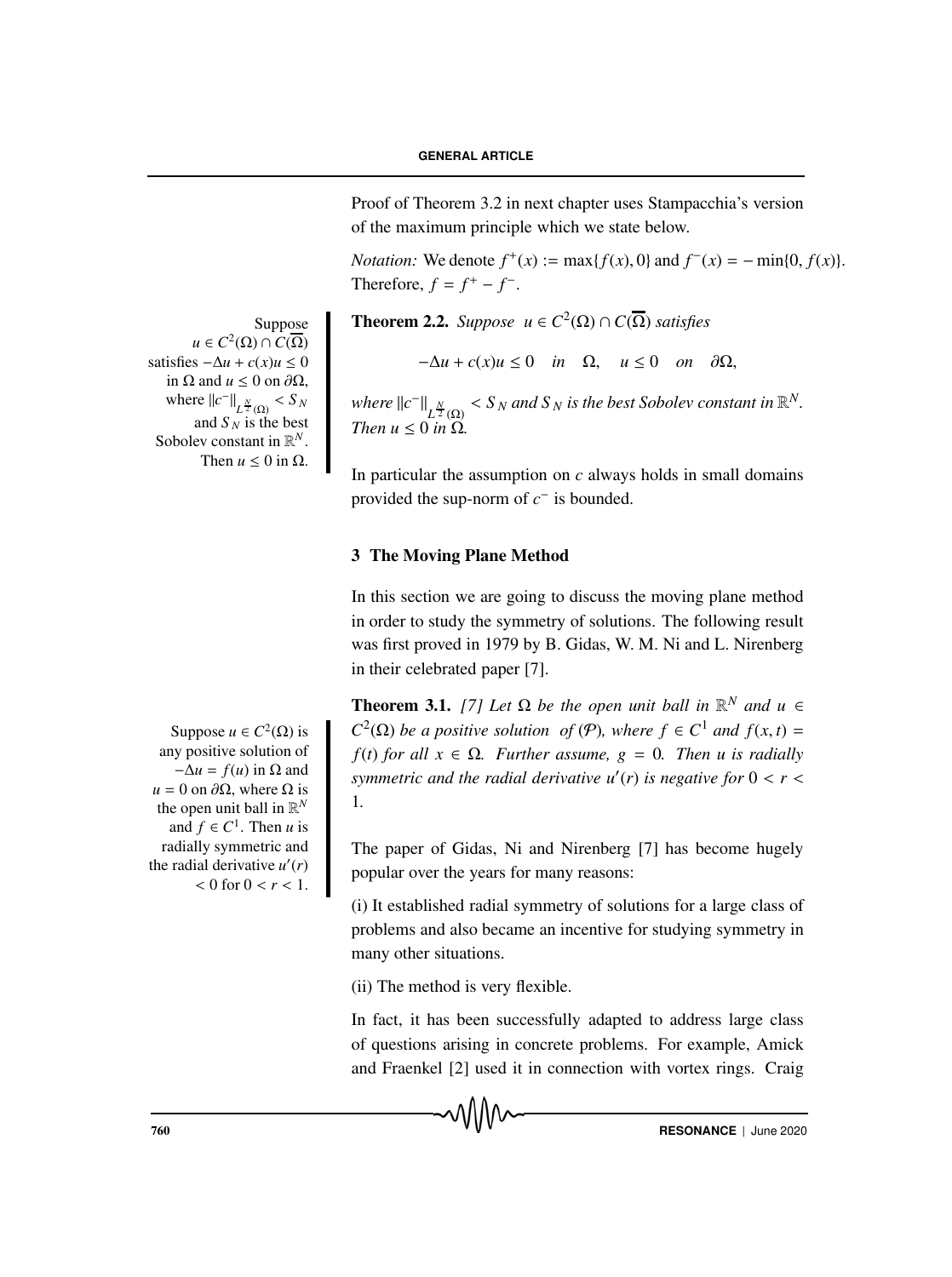and Sternberg [6] have used it to solve an open problem on water waves.

Later in 1991, Berestycki and Nirenberg generalized the above theorem for more general domains in R*N*.

**Theorem 3.2.** *[4] Let*  $\Omega$  *be a bounded convex set in*  $\mathbb{R}^N$  *which is symmetric with respect to some hyperplane, say*  $x_1 = 0$ *. Assume*  $u \in C^2(\Omega) \cap C(\overline{\Omega})$  *satisfies* (*P*) *with*  $g = 0$ ,  $f(x, t) = f(t)$  *for all*  $x \in \Omega$  *and f is locally Lipschitz. Then u is symmetric with respect to*  $x_1$  *and*  $\frac{\partial u}{\partial x_1} < 0$  *for*  $x_1 > 0$  *in*  $\Omega$ *.* 

**Remark 3.1.** *Theorem 3.2 was originally proved in [7] but under* Suppose *an additional assumption that* Ω *is C*2*. Therefore the domains with Lipschitz boundary (for e.g. cube) could not be handled. The assumption* Ω *is convex can not be relaxed. For e.g, in [5], Brezis and Nirenberg have constructed positive nonradial solution of*

$$
\begin{cases}\n-\Delta u = u^p + \lambda u & \text{in } \Omega = annulus, \\
u = 0 & \text{on } \partial\Omega,\n\end{cases}
$$

Radial symmetry of solutions of  $(P)$  in the entire space  $\mathbb{R}^N$  (that is when  $\Omega = \mathbb{R}^N$ ) with  $u(x) \to 0$  as  $|x| \to \infty$  has been originally proved in [8]. The radial symmetry was used in order to get a complete description of all positive solutions of  $-\Delta u = u^{\frac{N+2}{N-2}}$  in  $\mathbb{R}^N$ . This classification plays an important role in the study of the Yamabe problem, in particular in the work of R. Schoen [9]. When  $\Omega$  is any half space for example  $\Omega = \{x \in \mathbb{R}^N : x_n > 0\}$  in (P) with  $g = 0$  and  $f(x, t) = t$ , Berestycki, Caffarelli and Nirenberg [3] have established symmetry  $(u = u(x_n))$  and monotonicity property of *u* provided *u* is bounded and  $f(\sup u) \leq 0$ .

Below we present the proof of Theorem 3.2.

**Proof of Theorem 3.2:** We denote a point  $x \in \mathbb{R}^N$  as  $x = (x_1, y)$ , where  $y = (x_2, \dots, x_n)$  and set  $a = \max\{x_1 : (x_1, y) \in \Omega\}$ . We will prove that

$$
u(x_1, y) < u(x'_1, y)
$$
 for all  $x = (x_1, y) \in \Omega$  with  $x_1 > 0$ , and  
every  $x'_1$  with  $|x'_1| < x_1$ .

 $u \in C^2(\Omega) \cap C(\overline{\Omega})$  is any positive solution of  $-\Delta u = f(u)$  in  $\Omega$  and  $u = 0$  on  $\partial\Omega$ , where *f* is locally Lipschitz and Ω is a bounded convex set in  $\mathbb{R}^N$  which is symmetric with respect to some hyperplane, say  $x_1 = 0$ . Then *u* is symmetric with respect to *x*<sub>1</sub> and  $\frac{\partial u}{\partial x_1}$  < 0 for  $x_1 > 0$  in  $\Omega$ . The assumption  $Ω$  is convex can not be relaxed. For e.g, Brezis and Nirenberg [5] have constructed positive nonradial solution of the above equation in Ω = *annulus* with

 $f(u) = u^p + \lambda u$ .

<sup>1</sup>| < *x*1.(3.1)

**RESONANCE** | June 2020 **761**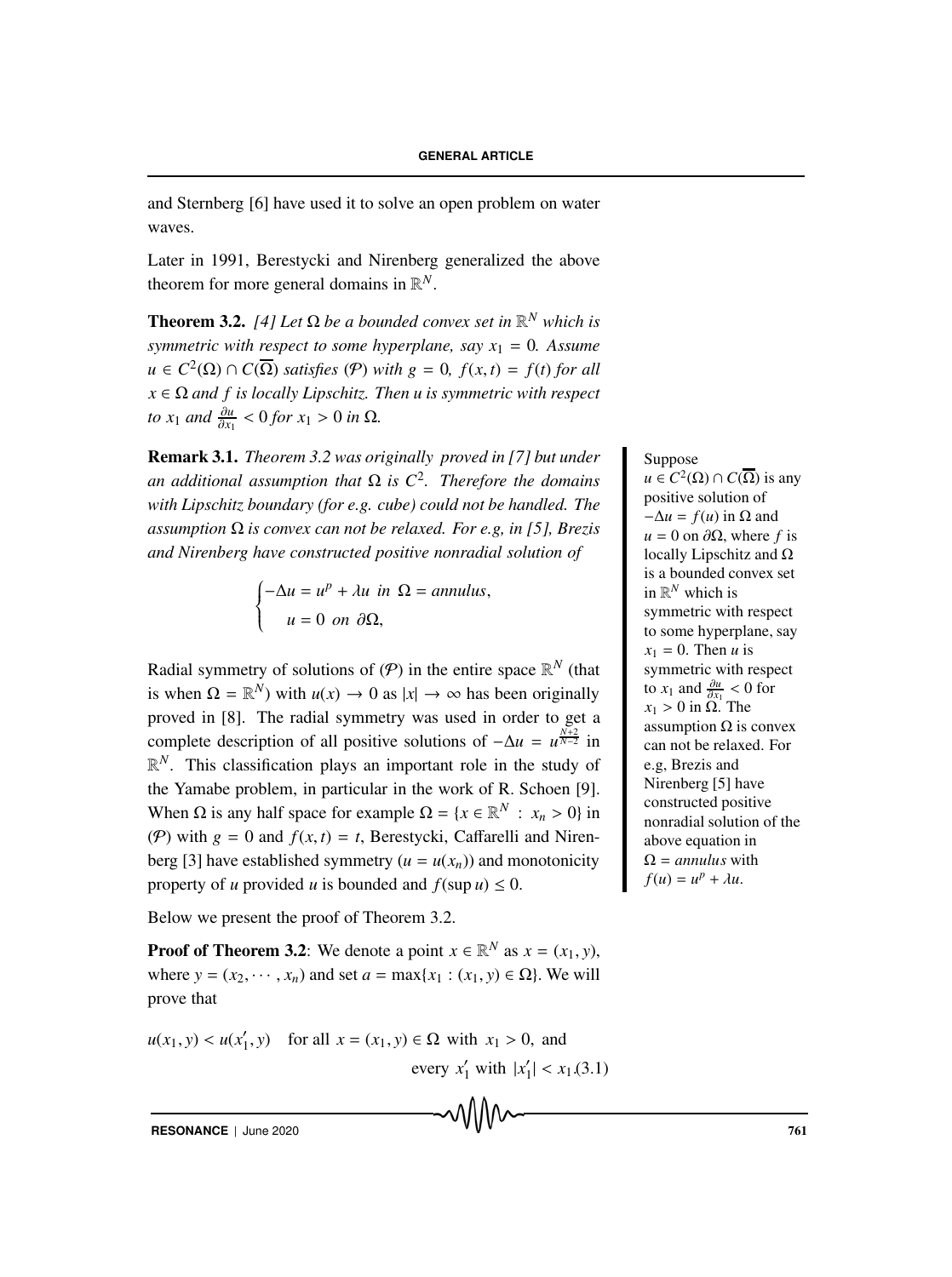Then letting  $x'_1 \rightarrow -x_1$ , we get  $u(x_1, y) \le u(-x_1, y)$ . Moreover, by defining  $\tilde{u}(x) = u(-x_1, y)$ , which is also a solution of (P), we can find that  $u(x_1, y) = u(-x_1, y)$ , i.e., *u* is symmetric w.r.t  $x_1$ . Furthermore, it's easy to see that the assertion  $\frac{\partial u}{\partial x_1} < 0$  for  $x_1 > 0$ in  $\Omega$  follows from (3.1).

For  $0 < \lambda < a$ , we define

$$
\Sigma_{\lambda} := \{x \in \Omega : x_1 > \lambda\}, \quad T_{\lambda} := \{x_1 = \lambda\}.
$$

For  $x = (x_1, y)$ , we define  $x_\lambda = (2\lambda - x_1, y)$ . Next we set,

$$
w_{\lambda} := u(x) - u(x_{\lambda}), \quad \text{for} \quad x \in \Sigma_{\lambda}.
$$

Note that  $w_{\lambda}$  is well defined on  $\Sigma_{\lambda}$  since,  $\Omega$  is convex and symmetric about the hyperplane  $x_1 = 0$ . Then  $w_\lambda$  satisfies

$$
\begin{cases}\n-\Delta w_{\lambda} = c_{\lambda}(x)w_{\lambda} \text{ in } \Sigma_{\lambda}, \\
w_{\lambda} \le 0 \text{ on } \partial \Sigma_{\lambda}, \quad w_{\lambda} \ne 0,\n\end{cases}
$$

where

$$
c_{\lambda}(x) := \begin{cases} \frac{f(u(x)) - f(u_{\lambda}(x))}{w_{\lambda}} & \text{if } w_{\lambda}(x) \neq 0\\ 0 & \text{if } w_{\lambda}(x) = 0. \end{cases}
$$

Clearly,  $||c_{\lambda}||_{L^{\infty}(\Omega)} \leq L$ , where *L* is the Lipschitz constant of *f* in  $[-||u||_{L^{\infty}(\Omega)}, ||u||_{L^{\infty}(\Omega)}]$ . We need to show  $w_{\lambda} < 0$  for any  $\lambda \in (0, a)$ . Note that, for  $\lambda$  close to  $a, \Sigma_{\lambda}$  has small measure and therefore, by Theorem 2.2,  $w_{\lambda} \le 0$  in  $\Sigma_{\lambda}$ . Then, applying strong maximum principle, we obtain  $w_{\lambda} < 0$  in  $\Sigma_{\lambda}$  when  $\lambda$  is close to *a*. Define,

$$
\lambda_0 := \inf \{ \lambda \in (0, a) : w_\lambda < 0 \text{ in } \Sigma_\lambda \}.
$$

We claim  $\lambda_0 = 0$ . If not, then suppose  $\lambda_0 > 0$ . Clearly, by continuity  $w_{\lambda_0} \le 0$  in  $\Sigma_{\lambda_0}$  and  $w_{\lambda_0} \ne 0$  in  $\partial \Sigma_{\lambda_0}$ . Therefore, again by strong maximum principle  $w_{\lambda_0} < 0$  in  $\Sigma_{\lambda_0}$ . Fix,  $\delta > 0$  (to be determined later). Let *K* be any (smooth) compact set in  $\Sigma_{\lambda_0}$  such that  $|\Sigma_{\lambda_0} \setminus K| < \delta/2$ . Since,  $w_{\lambda_0} < 0$  in  $\Sigma_{\lambda_0}$ , we have  $w_{\lambda_0} \le -\eta < 0$ in *K*. By continuity  $w_{\lambda_0-\varepsilon} < 0$  on *K* when  $\varepsilon > 0$  is small enough. Also for  $\varepsilon > 0$  small enough  $|\Sigma_{\lambda_0-\varepsilon} \setminus K| < \delta$ . We choose  $\delta > 0$ sufficiently small so that Theorem 2.2 can be applied to  $w_{\lambda_0-\varepsilon}$ in  $\Sigma_{\lambda_0-\varepsilon} \setminus K$  with  $||c_{\lambda_0-\varepsilon}||_{L^{\infty}} \leq L$  (the Lipschitz constant of *f*).